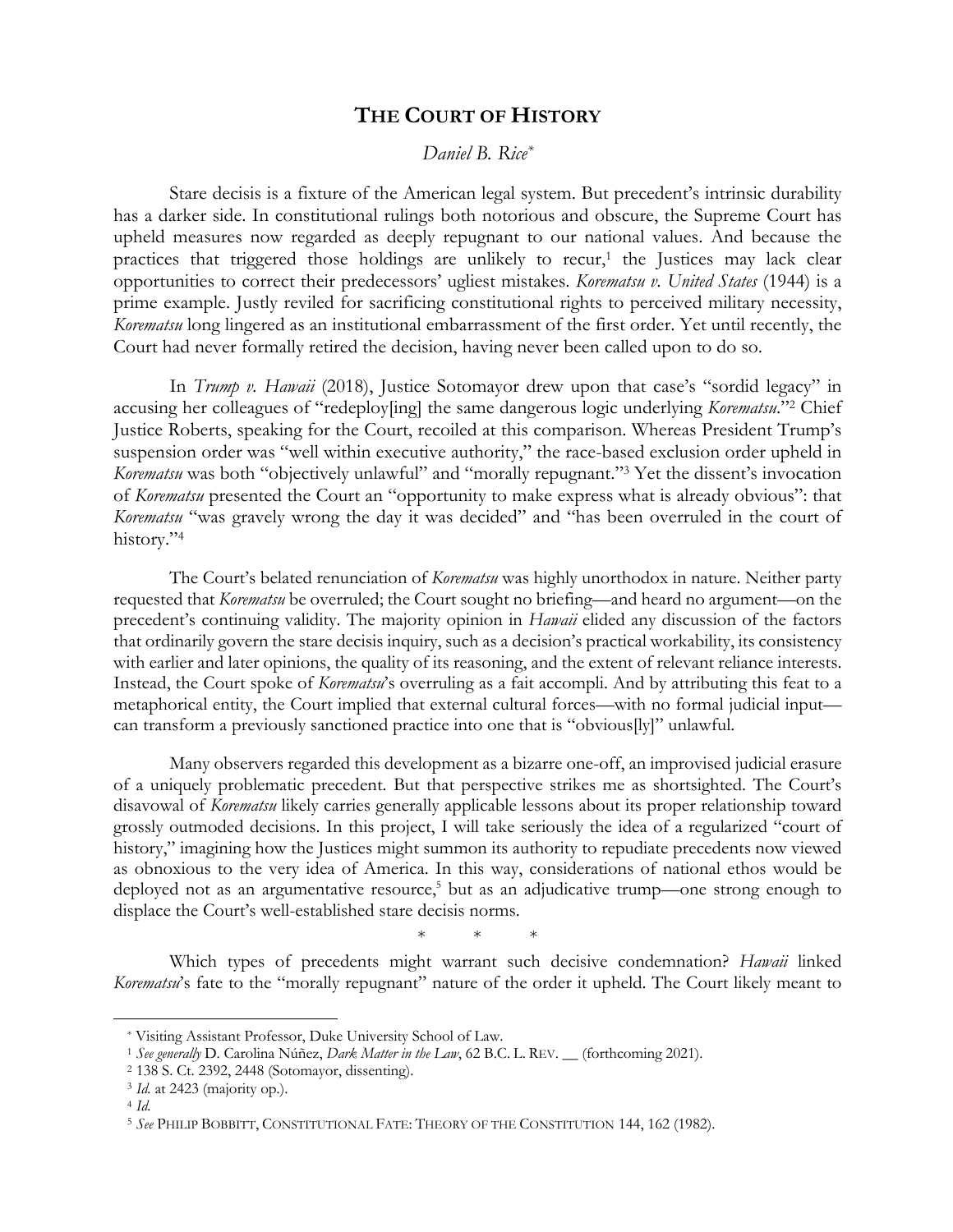refer to a shared civic conception of moral repugnance, one grounded in the most elemental lived commitments of America's constitutional order.<sup>6</sup> Decisions validating various forms of invidious discrimination would seem to satisfy this standard. And insofar as the court of history abhors exercises of coercive power that would now be viewed as un-American, it could also be poised to "overrule" precedents allowing for restrictions that would upend present-day notions of what it means to live a free life. According to Justice Kavanaugh, for example, "[t]he court of history has rejected" governments' invocation of emergency powers "to override equal-treatment *and free-speech principles*."7

In identifying potential casualties of the court of history, I will aim to build out a vastly expanded constitutional anticanon. For my purposes, it is irrelevant whether a decision has attained near-universal familiarity or traditionally been employed as a negative archetype;<sup>8</sup> what matters is its sheer incompatibility with core assumptions of modernity. An astounding number of Supreme Court cases that have never been disavowed or superseded by constitutional amendment arguably fit this description. Here are several highlights (and *please* feel free to share others that come to mind!):

- *Racial Injustice*. The Court has upheld a curfew that applied only to persons of Japanese ancestry;<sup>9</sup> upheld race-based criteria for the admission,<sup>10</sup> expulsion,<sup>11</sup> and registration<sup>12</sup> of aliens; upheld a federal law entitling Native Americans to compensation if their property was stolen or harmed by a "white person";13 upheld a municipality's decision to close all of its public pools rather than desegregate them;<sup>14</sup> held that literacy tests are presumptively constitutional;<sup>15</sup> permitted states to disqualify potential jurors on the basis of perceived character traits;<sup>16</sup> refused to remedy blatant race-based disenfranchisement;<sup>17</sup> and invoked the dormant-commerce principle to stymie a state's effort to integrate its common carriers.18
- *Sex Discrimination*. The Court has upheld a federal immigration law distinguishing between natural fathers and mothers with respect to family reunification,<sup>19</sup> and upheld a federal law requiring only males to register for the draft.<sup>20</sup>
- *Sexual-Orientation Discrimination*. The Court has upheld a federal law that excluded homosexuals from entering the United States.<sup>21</sup>

<sup>6</sup> *See* Kerry v. Din, 576 U.S. 86, 96 (2015) (plurality) (asserting that "modern moral judgment rejects" the femalesubordinating practice of coverture); United States v. Dege, 364 U.S. 51, 53 (1960) (declining to interpret a federal statute in a way that would "impl[y] a view of American womanhood offensive to the ethos of our society"). 7 Calvary Chapel Dayton Valley v. Sisolak, 140 S. Ct. 2603, 2615 (2020) (Kavanaugh, J., dissenting from denial of

application for injunctive relief).<br>
<sup>8</sup> See generally Jamal Greene, *The Anticanon*, 125 HARV. L. REV. 379 (2011).<br>
<sup>9</sup> See Hirabayashi v. United States, 320 U.S. 81, 105 (1943).<br>
<sup>10</sup> See, e.g., Chae Chan Ping v. United

<sup>53 (1959). 16</sup> *See* Gibson v. Mississippi, 162 U.S. 565, 589 (1896); Franklin v. South Carolina, 218 U.S. 161, 167–68 (1910); Carter v. Jury Comm'n of Greene Cty., 396 U.S. 320, 335–37 (1970).<br><sup>17</sup> See Giles v. Harris, 189 U.S. 475, 488 (1903).<br><sup>18</sup> See Hall v. DeCuir, 95 U.S. 485, 488–90 (1878).<br><sup>19</sup> See Fiallo v. Bell, 430 U.S. 787, 797–99 (1977).<br><sup>20</sup>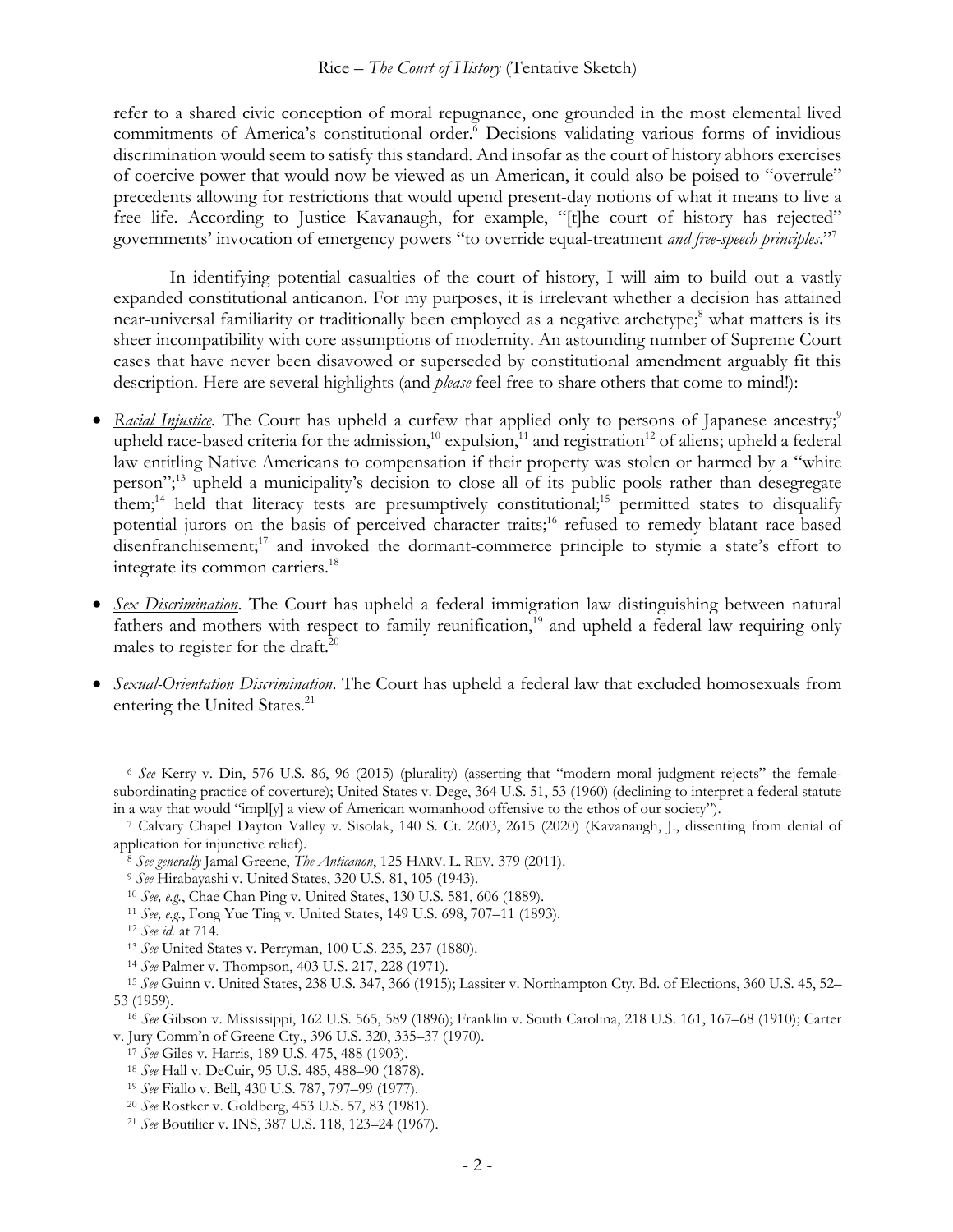- *Bodily Integrity*. The Court has upheld a state law requiring the sterilization of inmates with certain hereditary disabilities, $^{22}$  and rejected a challenge to corporal punishment in public schools. $^{23}$
- *Compulsions*. The Court has upheld a state law requiring all able-bodied persons to perform uncompensated labor on public roads, $^{24}$  and held that persons who enter into private contracts to serve on vessels may be imprisoned if they do not uphold their end of the bargain.<sup>25</sup>
- *Sexual Liberty*. The Court has asserted that fornication may be criminalized,<sup>26</sup> and has strongly suggested (as would seem to follow ineluctably) that adultery may be criminalized.<sup>27</sup>
- *Voting Rights*. The Court has asserted that unmarried persons may be denied the right to vote.<sup>28</sup>
- *Expression*. The Court has upheld a state law criminalizing the use of the American flag on articles of merchandise; <sup>29</sup> held that Congress may exclude from the mails material that it deems injurious to the public morals;<sup>30</sup> held that judges may issue contempt orders to restrain commentary on ongoing proceedings;<sup>31</sup> allowed prosecutions for political speech deemed to have subversive tendencies;<sup>32</sup> upheld an ordinance requiring a permit to speak in a public park as part of a comprehensive regulation of municipal property;33 and held that aliens may be deported for their previous membership in groups that were lawful at the time, even if those groups' aims were unknown to them.<sup>34</sup>
- *The Police Power*. The Court has held that states and localities may, in exercising the police power, criminalize the purchase and sale<sup>35</sup>—and even the personal possession<sup>36</sup>—of alcohol; criminalize the operation of billiard halls, bowling alleys, and other places of public amusement;<sup>37</sup> prohibit the sale of bread loaves not conforming to exact sizes and weights;<sup>38</sup> require "wom[e]n of lewd character" to reside (and not merely work) within specified areas;<sup>39</sup> entirely exclude from their territorial limits persons regarded as "moral pestilence[s]" or otherwise dangerous;<sup>40</sup> criminalize contracts conveying an option to purchase any commodity in the future;<sup>41</sup> and require spousal approval for the disposition of advance wages. 42
- *Grandfathering*. The Court has accorded residual effect to earlier arrangements that offend our most

<sup>28</sup> See Murphy v. Ramsey, 114 U.S. 15, 43 (1885).<br><sup>29</sup> See Halter v. Nebraska, 205 U.S. 34, 45–46 (1907).<br><sup>30</sup> See, e.g., Ex parte Jackson, 96 U.S. 727, 736 (1878); Public Clearing House v. Coyne, 194 U.S. 497, 507–08 (19

- 
- 
- 
- 
- 

<sup>22</sup> *See* Buck v. Bell, 274 U.S. 200, 207 (1927).

<sup>&</sup>lt;sup>23</sup> See Ingraham v. Wright, 430 U.S. 651, 683 (1977).<br><sup>24</sup> See Butler v. Perry, 240 U.S. 328, 332–33 (1916).<br><sup>25</sup> See Robertson v. Baldwin, 165 U.S. 275, 288 (1897).<br><sup>26</sup> See, e.g., Davis v. Beason, 133 U.S. 333, 343 (189

<sup>27</sup> *See* S. Surety Co. v. Oklahoma, 241 U.S. 582, 586 (1916); Paris Adult Theatre I v. Slaton, 413 U.S. 49, 68 n.15 (1973).

v. United States, 249 U.S. 204, 206–07 (1919); Abrams v. United States, 250 U.S. 616, 619 (1919).<br>
<sup>33</sup> See Davis v. Massachusetts, 167 U.S. 43, 47–48 (1897).<br>
<sup>34</sup> See Galvan v. Press, 347 U.S. 522, 531–32 (1954).<br>
<sup>35</sup> S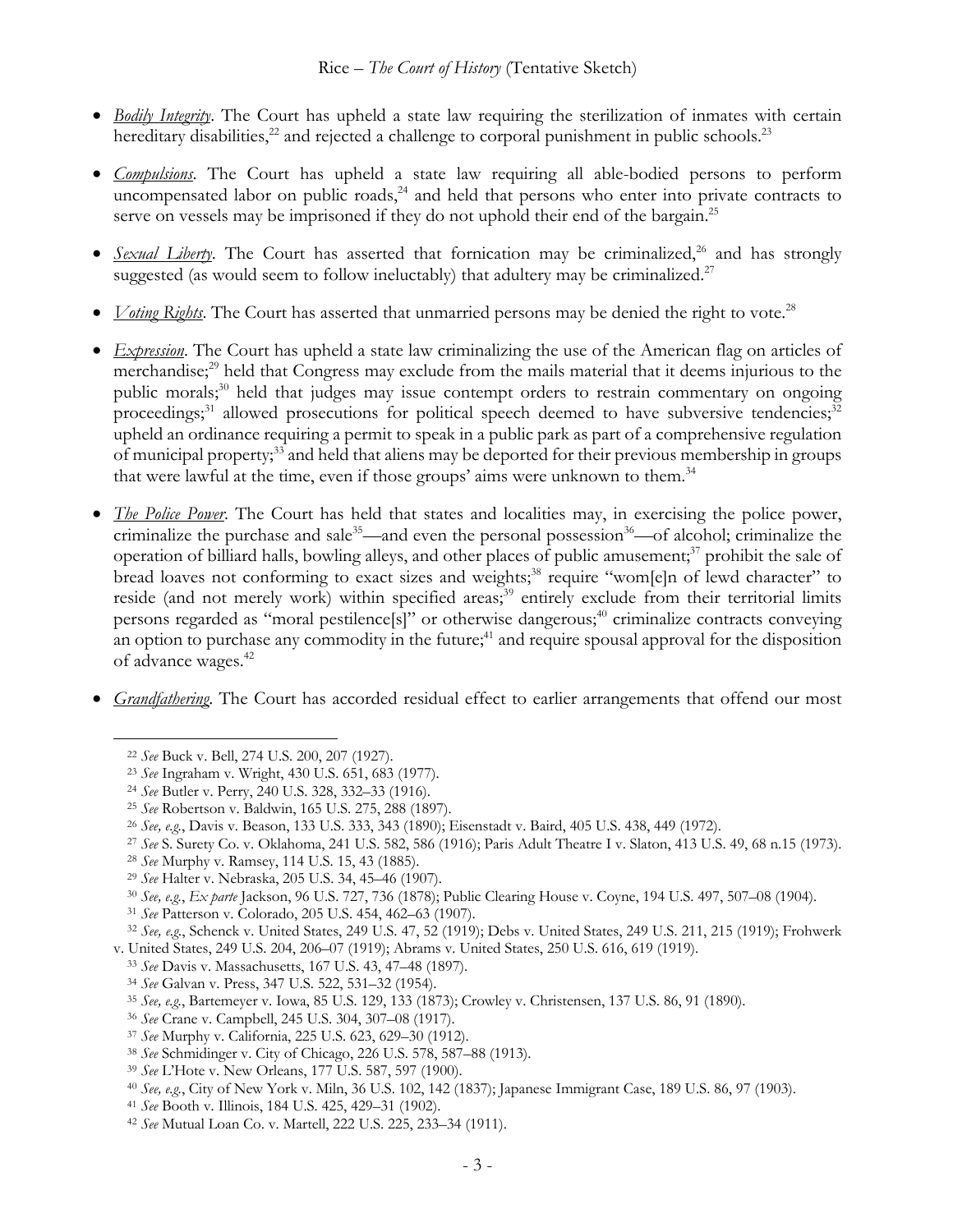## Rice – *The Court of History* (Tentative Sketch)

basic national values. These decisions have enabled slave merchants to recover the full value of buyers' promissory notes for sales predating the Thirteenth Amendment;<sup>43</sup> forbidden the enforcement of contracts entered into by persons who were enslaved at the time;<sup>44</sup> applied a state's former coverture law in determining a federal agency's obligations under a loan contract;<sup>45</sup> and invoked the Expatriation Act of 1907—under which American women who married foreigners lost their citizenship—as evidence that an asserted right was not "deeply rooted in this Nation's history and tradition."<sup>46</sup>

\* \* \*

The above examples are hardly a monolith. They vary greatly with respect to their future capacity to inflict tangible and expressive harms. Some are more odious than others, and some may well have been decided "correctly" under premodern doctrinal frameworks and factual assumptions. But each decision stands for a proposition that—I think people would overwhelmingly agree—has no place in today's America.

I expect to argue that the court-of-history technique can be a normatively desirable one. Such summary repudiation may be the only way to eliminate vestigial precedents that do little more than blacken the Court's reputation, prolong doctrinal incoherence, and embolden bad actors. If recent years have taught us anything, it is that shame and forbearance cannot be relied on to forestall selfserving or tragically misguided measures that are ostensibly lawful. And it should not be lost that the difference between a formally renounced precedent and a living, breathing one may be a stroke of historical dumb luck (such as a single aberrant enforcement decision). Had circumstances been slightly different, the above list of timeworn precedents could have been even more compelling. Finally, courtof-history moments—in which the Justices come together to make a clean break from past benightedness—could help bolster the Court's stature in the eyes of a polarized public.

One might worry that channeling the court of history will inspire the Justices to issue advisory opinions. But the practice of reasoned explanation almost always foreordains the outcomes of at least some hypothetical disputes. In fact, the Justices' articulation of legal principles often entails a stark retreat from the central premises of past decisions presenting materially different facts.<sup>47</sup> So *Hawaii*'s treatment of *Korematsu* cannot have been improper simply because the Trump administration did not literally engage in race-based exclusion. True, the case-or-controversy requirement must place some limits on the Justices' ability to discard outmoded precedents. I am not urging the Court to issue a freestanding order implementing the varied lessons of history. But I think the Justices have been far too cautious in this respect. Several of the cases included above have survived only because the Court opted to distinguish (rather than renounce) them, pointlessly punting on their continuing force. Plausible opportunities will arise again, and they should be seized when they do.

To my mind, the more serious objection is that the court-of-history device could be used to evade the constraints of precedent—and even of ordinary legal reasoning—by inflating the contestable moral judgments of unelected jurists. What, exactly, does our national ethos consist of? Which precedents are not just wrong, but *offensively* wrong? Why are courts reliable barometers of un-Americanness? And won't this just lead to *Lochner* without even the façade of legalism?

These are serious questions, but ones that should not doom the practice entirely. The Justices have been pronouncing on our national character and values since the Founding, and they will surely

<sup>43</sup> *See, e.g.*, White v. Hart, 80 U.S. 646, 654 (1872); Osborn v. Nicholson, 80 U.S. 654, 661–63 (1872).

<sup>44</sup> *See* Hall v. United States, 92 U.S. 27, 30–31 (1875).

<sup>&</sup>lt;sup>45</sup> See United States v. Yazell, 382 U.S. 341, 352–53 (1966).<br><sup>46</sup> See Kerry v. Din, 576 U.S. 86, 96 (2015) (plurality).<br><sup>47</sup> See Daniel B. Rice & Jack Boeglin, *Confining Cases to Their Facts*, 105 VA. L. REV. 865, 923–2